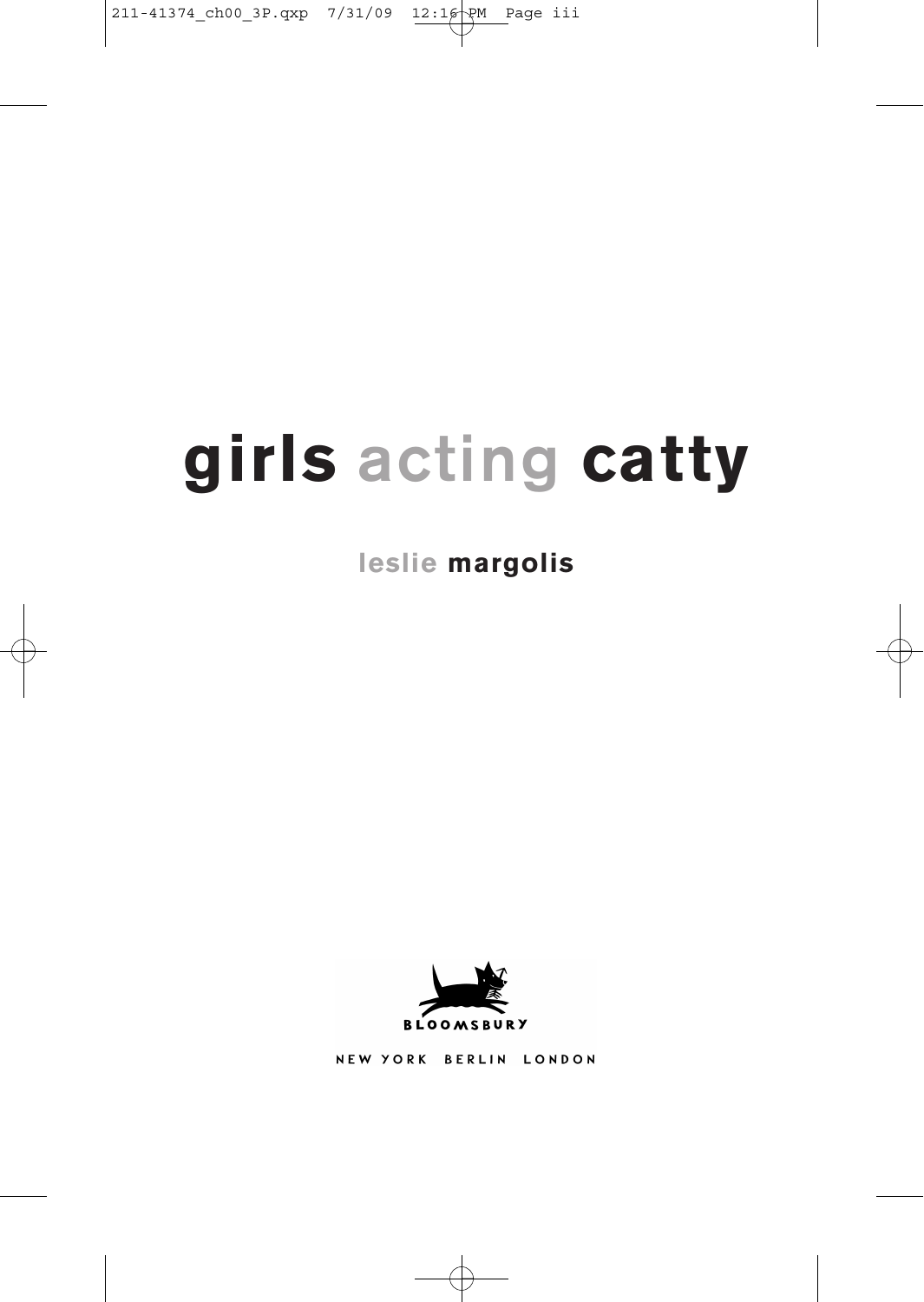

When I got to PE on Monday, I sat down on the blacktop for roll call, as usual. We always line up in alphabetical order, which means that I sit right behind Taylor, because my last name is Stevens and hers is Stansfield. Usually I smile at her and she smiles back.

But ever since Halloween, I didn't know how to act. I wasn't going to *not* be nice to Taylor, just because Rachel and my other friends didn't like her. That wouldn't be fair. Sure, Taylor had been pretty mean to Rachel, but Rachel had been mean right back. I didn't know who started the whole thing, and I didn't want to get stuck in the middle or take sides.

Plus, Rachel was wrong. Taylor isn't ugly. She's actually really pretty, with shiny dark hair and wideset green eyes. Also, she's super outgoing. In chorus, she's always the first one to volunteer to do solos. She wants to be a pop star when she grows up, and she talks about it all the time. Rachel thinks this makes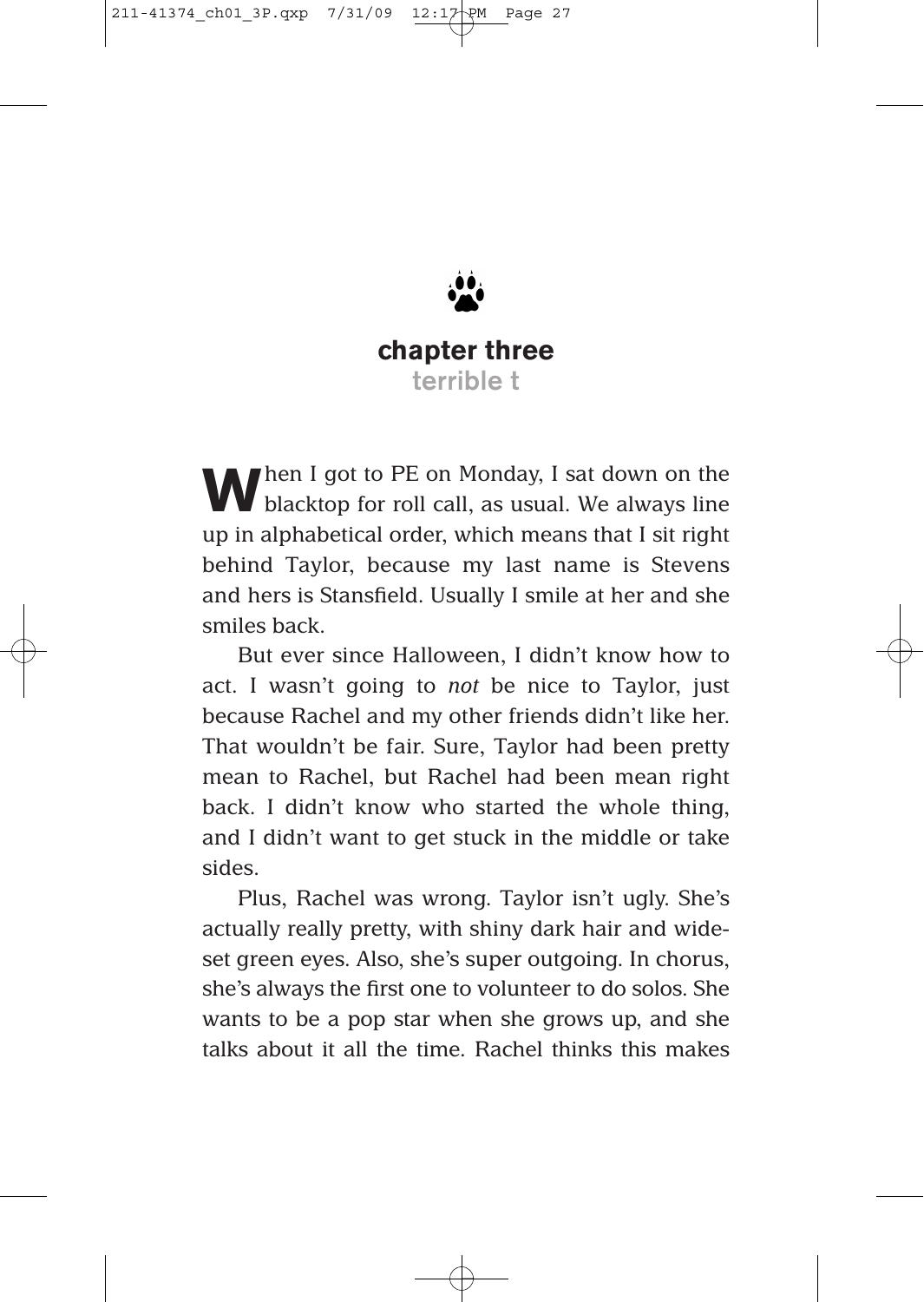her obnoxious and snobby, but I think it's okay to have something you really, really want to do.

Rachel should agree. She's the one who wants to be a drummer in a rock band. So how is that any different? I'd asked her about it on Saturday night, but she didn't explain and I didn't push it.

To smile or not to smile— that was the question. Before I could decide, Taylor turned around and looked at me with a blank expression on her face, like she was just noticing I existed for the first time. That seemed a little weird, but then she did something really crazy. She panned my whole body, looking me up and down like I was a secondhand bike she was thinking about buying. When she finally finished she looked disappointed, and frowned like she thought I was used and damaged goods.

"What?" I shouldn't have asked, but the question came out before I could stop myself.

She scrunched her eyebrows together, as if she were thinking pretty hard, which got me all panicky. Like, maybe she found so many things wrong, she didn't even know where to begin.

When her gaze finally met mine she asked, "Your mom won't let you shave your legs yet, huh?"

I looked down at my legs, and she did too. I didn't know what to tell her, or even if I was supposed to give her an answer.

True, my legs are a little furry, but my hair is so pale you can hardly see it. There's no point in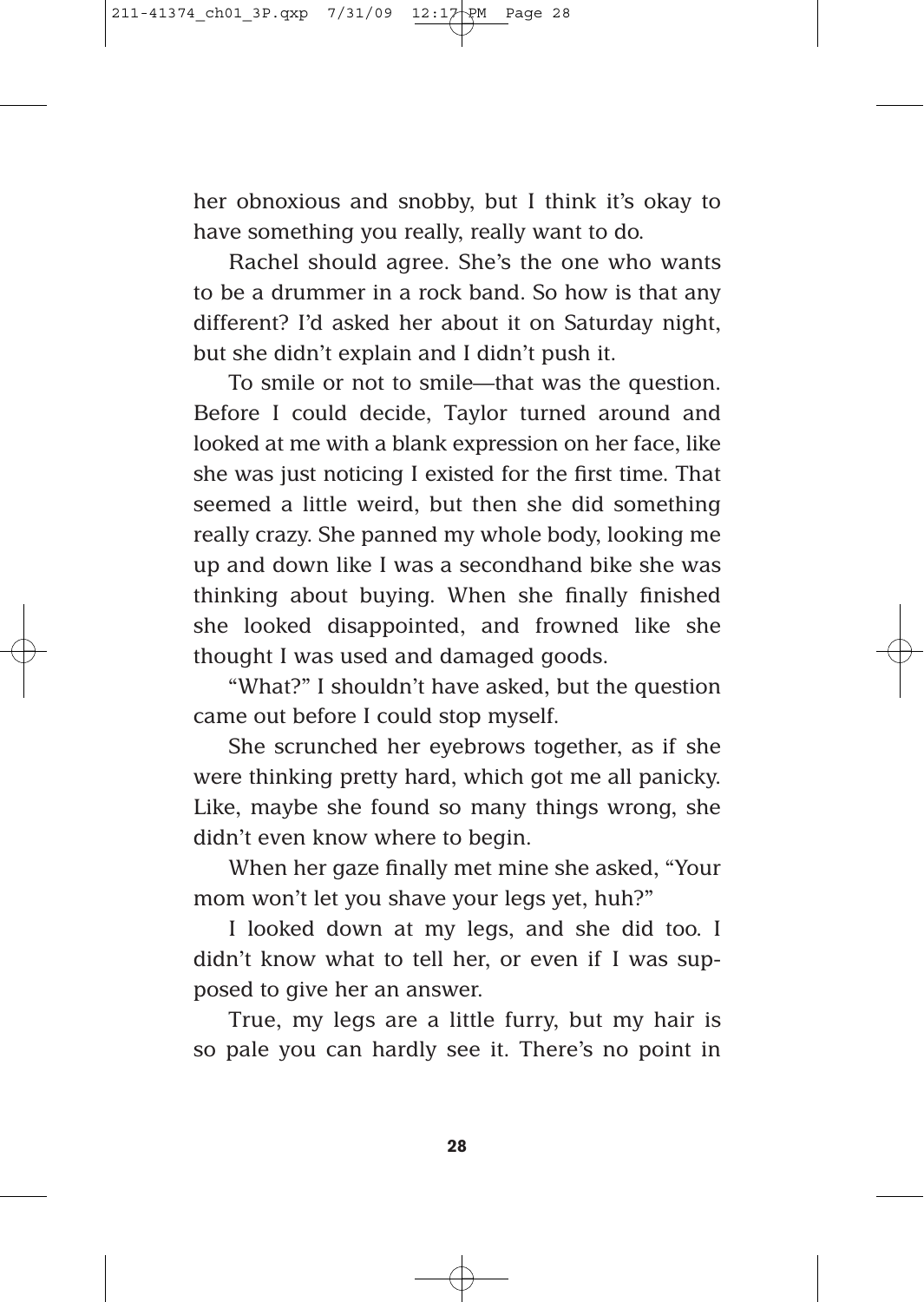shaving. But what if every other sixth-grade girl at Birchwood already does? Maybe I'm the only holdout.

I'm not sure if Rachel or my other new friends shaved. We'd never talked about it before. Maybe they all did and thought I was weird and babyish for not doing it. Although they were my friends, and too nice to think of me that way. So maybe they didn't bring up shaving on purpose because they didn't want me to feel bad, which was worse.

I sat there dumbly, looking at my legs. Time seemed to slow to a crawl. Each agonizing second felt more like an hour.

Taylor stared at me, waiting for an answer. She didn't even blink.

Finally I said, "No." But even as the word came out of my mouth, I wished I'd had a better response.

Like, "I'm not sure, because I don't want to shave my legs yet, so I never bothered asking. But if I did, my mom would probably say go ahead, because she's cool about stuff like that."

That was the truth. But the truth didn't seem good enough. Of course, neither did the lie. Taylor turned back around and didn't say anything else to me for the rest of class.

Probably, she'd never speak to me again.

At this point, I kind of hoped not.

PE is my last class of the day, but I couldn't go right home when it ended because I had to meet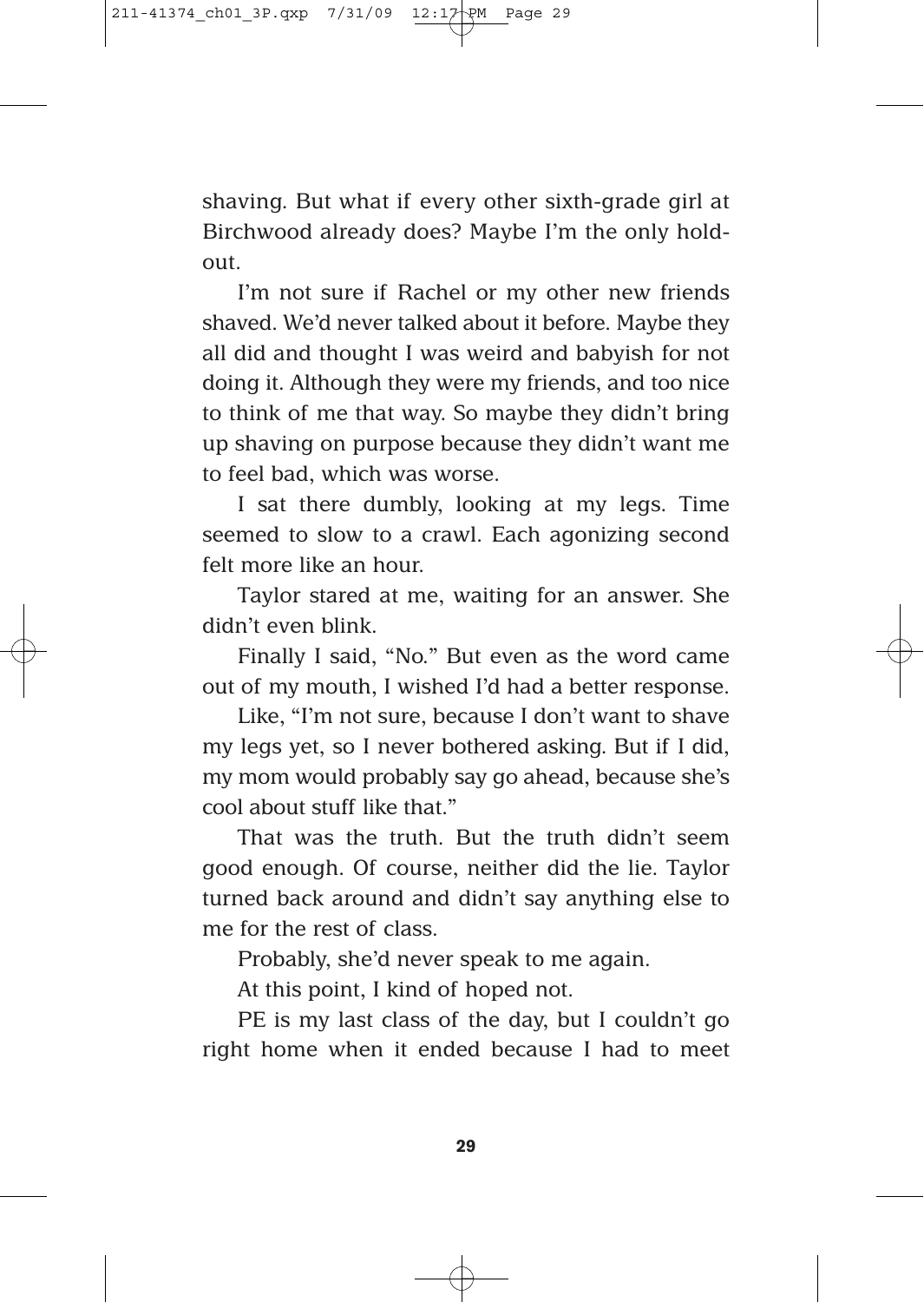Tobias and Oliver in the library after school. We're in the same lab group in science, and we'd spent the last two weeks growing mold spores on bread. Now we had to write up a lab report about the experiment. It was due on Wednesday, and these reports counted for a big part of our grade, so we really had to get it right.

I just wished I had long pants to change into. I'd worn shorts to school and tennis shoes with no socks. Now I worried that everyone would notice my hairy calves and think I was a freak. It was entirely possible that I was the only girl at Birchwood Middle School who didn't shave. And until I knew for sure, I'd just have to be careful to keep my legs hidden.

When I got to the library, the boys were already there. Oliver is cute, with dirty blond hair shaved into a buzz cut, green eyes, and skin that's kind of dark because he's half black. He has a nice accent, which I never noticed before, because he hardly talks. But ever since he told me he was born in Jamaica and only moved to California four years ago, I always hear it. Tobias is pale, with shaggy dark hair and glasses and a big nose and pimples that creep from his cheeks down to his neck, and disappear into his shirt collar. Basically, he's not so cute, but he seems to think he is.

Even though I was feeling lousy after the whole Taylor/leg-shaving thing, I stood up tall and

**30**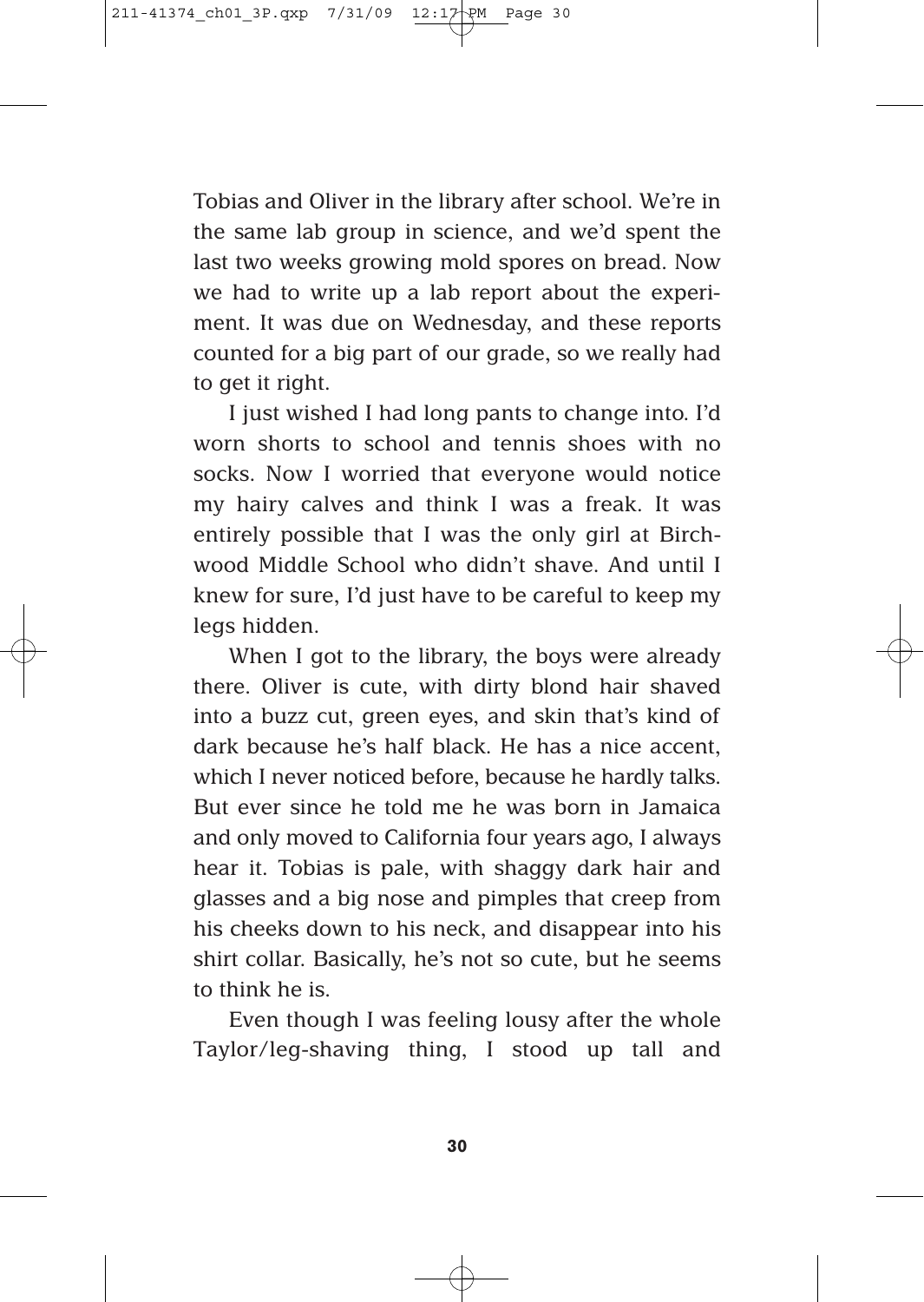swaggered over to them, throwing my backpack on the table and saying, "Hey, what's up?"

Then I pulled out my notebook and doled out the work before they had a chance to argue with me. "There are six sections in a lab, so let's split them up and each do two. Tobias, you can write the introduction and hypothesis. Oliver, you list the materials and supplies and then explain the procedure. And I'll write up our observations and the conclusion."

"How come you get to do the conclusion?" asked Tobias.

I crossed my arms over my chest and glared. "Do you want to do it? Because I don't really care."

"No, whatever. It's fine." Tobias pushed up his glasses, bent over his notebook, and started writing.

I had to smile. If someone didn't know better, they'd think I was pretty bossy, but I'm not. Really. It's all an act.

At the beginning of the school year, Oliver and Tobias hogged all the lab equipment and they never let me do anything, but then I used some of Pepper's dog- training lessons on them and things have been okay ever since. For everyone, I think. We finished writing up our lab in less than two hours. Then Oliver's mom drove us all home.

I was so glad to be back. At least until I walked through the front door and heard loud voices coming from the kitchen.

"This isn't a big deal," Dweeble said. "I'm sorry,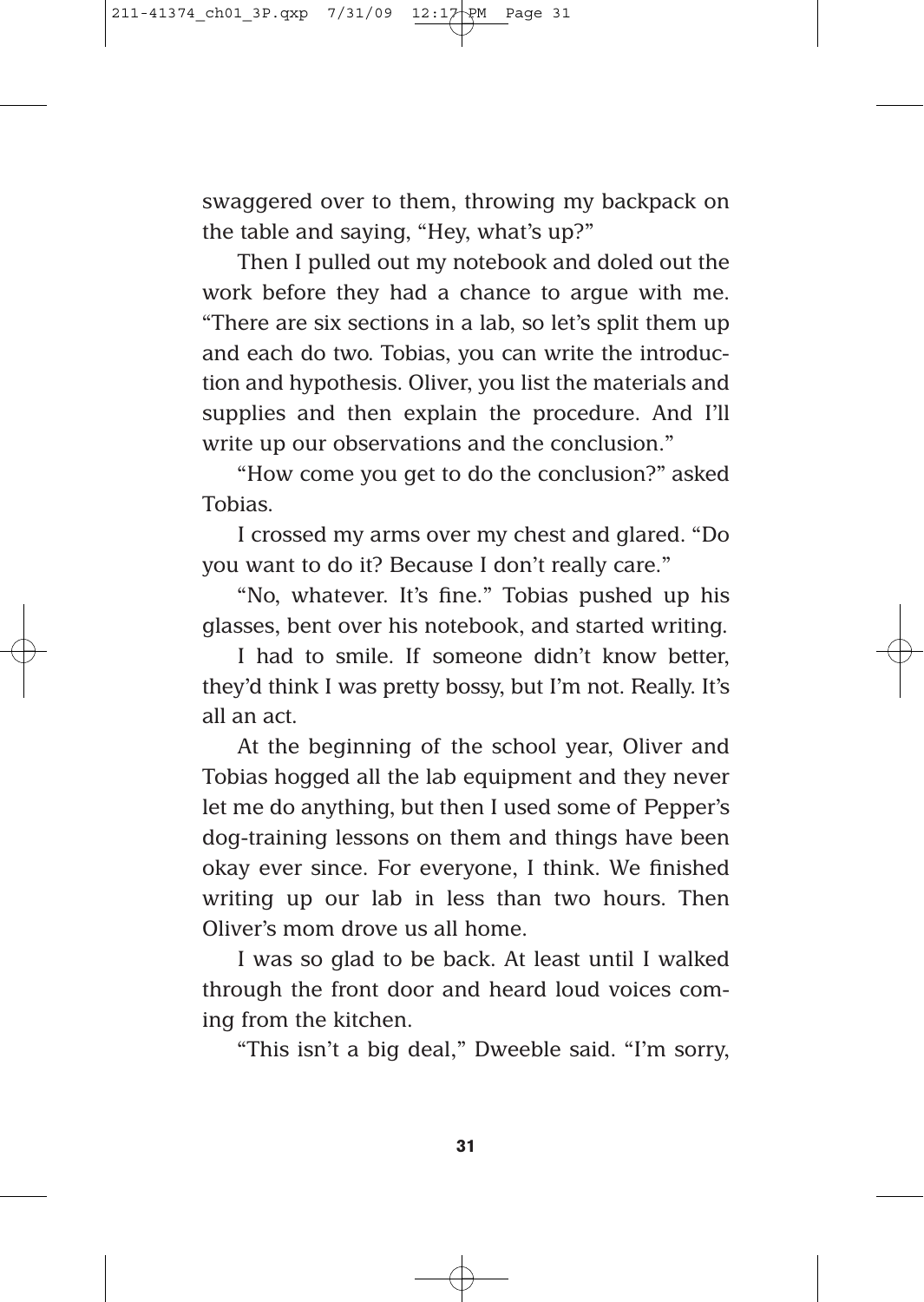but I just assumed that you'd want to change your name when we got married. Traditionally—"

"When have I ever been traditional?" Mom asked. "And what about Annabelle? I can't have a different last name than my own daughter."

"You didn't let me finish. I was about to say that I never thought about that, but—"

"Well, you should have."

"There you go, interrupting me again."

Yikes. I froze, just inside the front door, not wanting to eavesdrop but too curious to move. I'd never heard Mom and Dweeble fight before, and wondered if they were breaking up. They'd have to call off the wedding. Then Mom and I might have to move back to North Hollywood. I'd just gotten used to things here, and I didn't want to move. Not even after the humiliation in gym class.

I opened the door again, and slammed it shut as hard as I could, yelling, "Hi, I'm home!"

They stopped talking immediately, and then a few seconds later my mom came into the entryway with a tight, forced-looking smile on her face. "Hi, Annabelle. Did you finish your book report?"

"It's a lab report," I replied. "Um, can I ask you something?" I needed to talk to her about shaving. Not only because of what happened in PE today, but also because I was curious. I wasn't *only* asking because of Taylor. "It's important," I said, making my way upstairs and hoping she'd come too.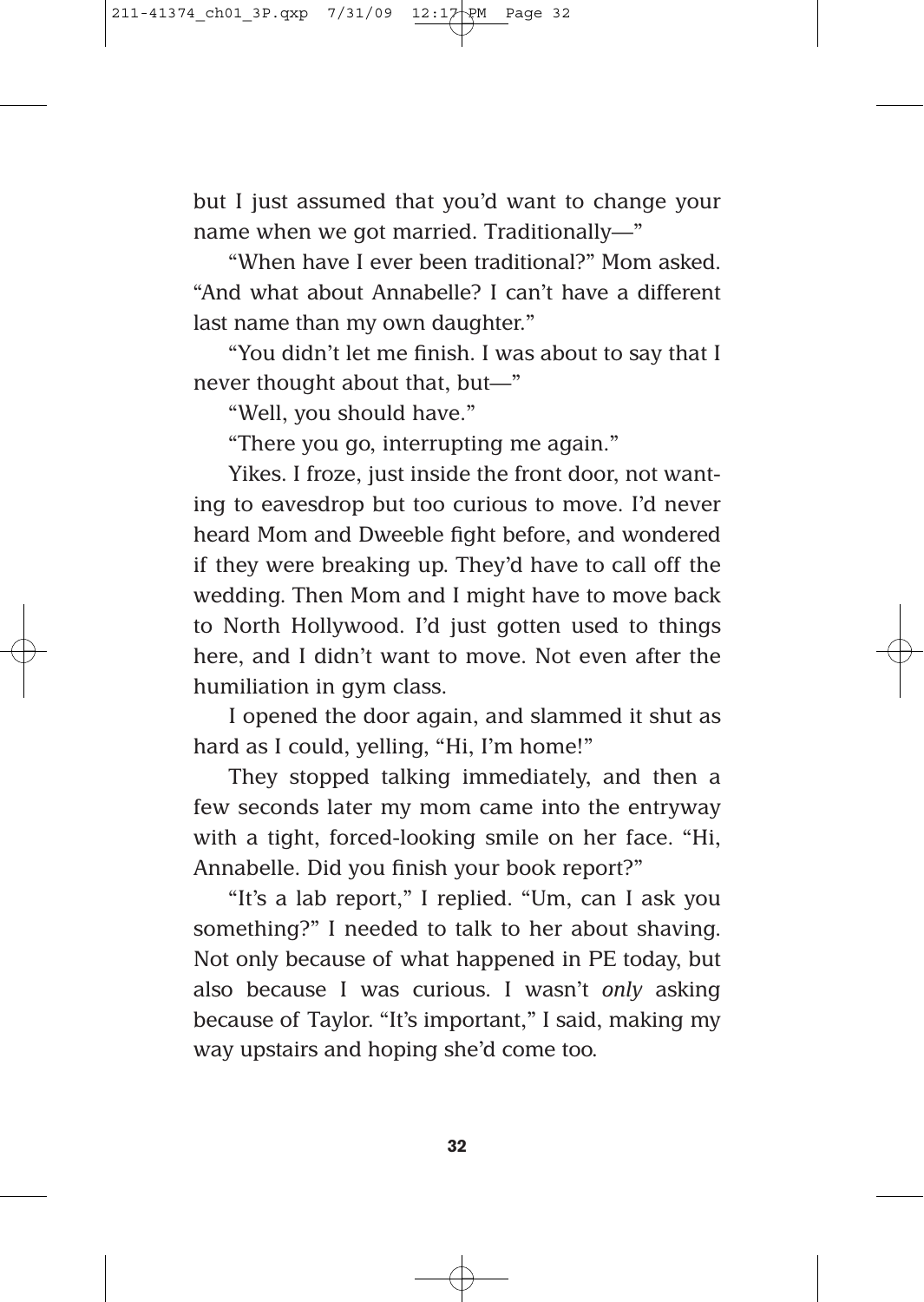"What is it?" She glanced toward the kitchen, distracted. I wasn't going to ask her out in the open, when Dweeble could walk in at any second. But she wasn't following me to my room. So instead, I asked her if I could go over to Rachel's.

Mom glanced at her watch. "That's fine, but don't stay for too long. Ted and I are making lasagna and it should be ready in about an hour."

I felt like asking her if "making lasagna" was some new term for "yelling at each other," but I didn't want her to know I'd heard anything. So instead I said, "Okay." Then I dropped my backpack off in my room, changed into jeans, and headed across the street.

Jackson answered the door a minute after I knocked, asking, "What do you want?"

For once, I didn't blame him for being rude. He was probably still mad about Halloween. "Hey, Jackson. I just wanted to see if you needed to borrow my shampoo."

"Huh?" he asked.

"So you can wash all that rotten egg out of your hair. Remember? Or did Claire hit you too hard and give you amnesia?"

"Very funny," Jackson grumbled, and tried closing the door in my face.

I held it open. "No, wait. Sorry. I'm just kidding. Is Rachel home?"

Jackson rolled his eyes, but still turned around and yelled for her. "Hey, pizza face!"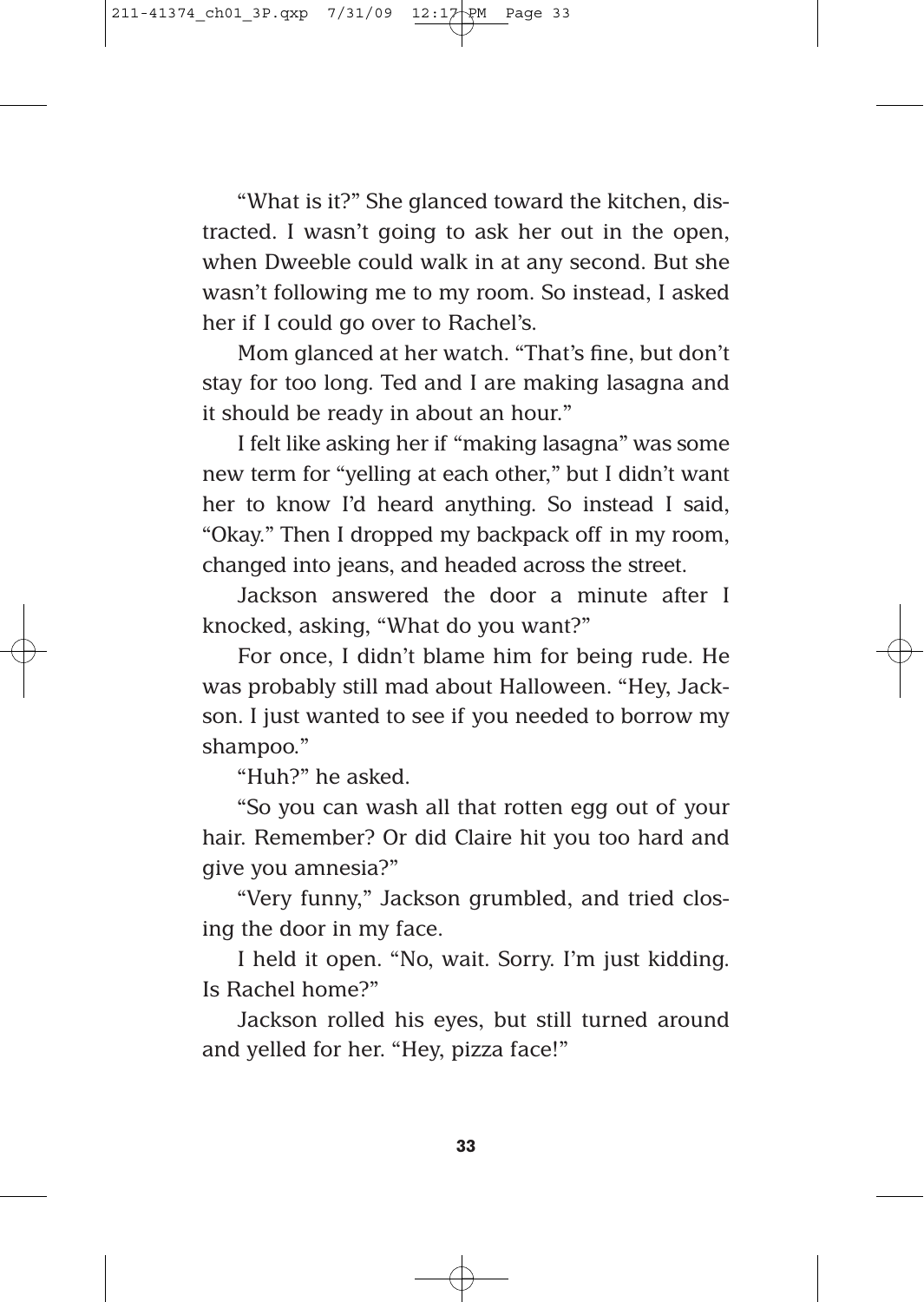I cringed. Poor Rachel. It was bad enough having bad acne, probably, without having some mean older brother making fun of her all the time.

Not that Rachel was going to sit there quietly and take it. "Shut up, egghead," she said, running downstairs. "Don't call me that."

"Why, are you going to tell on me?" Jackson asked, in a fake-whiny voice.

Rachel pushed past him. "Hey, Annabelle. Come on in."

She grabbed my arm and led me upstairs to her room.

"You are so lucky you're an only child," she said, slamming the door so we could have some privacy.

"Except I won't be for long. Pretty soon I'll have a stepbrother."

"But he's not going to live with you," said Rachel.

"He is for six weeks," I said. "Dweeble bought new sheets for the bed in the extra bedroom. In fact, he doesn't even call it the extra bedroom, anymore. Suddenly it's Jason's room. And guess what else? When mini-Dweeb stays with us, I'm going to have to share a bathroom with him."

"Mini-Dweeb?" she asked.

"That's his new nickname. It's easier to say than 'son of the Dweeb.'"

"Good point." Rachel nodded. "But I really don't think you have to worry. Mini- Dweeb is in college, which means he's too grown up to make fun of you."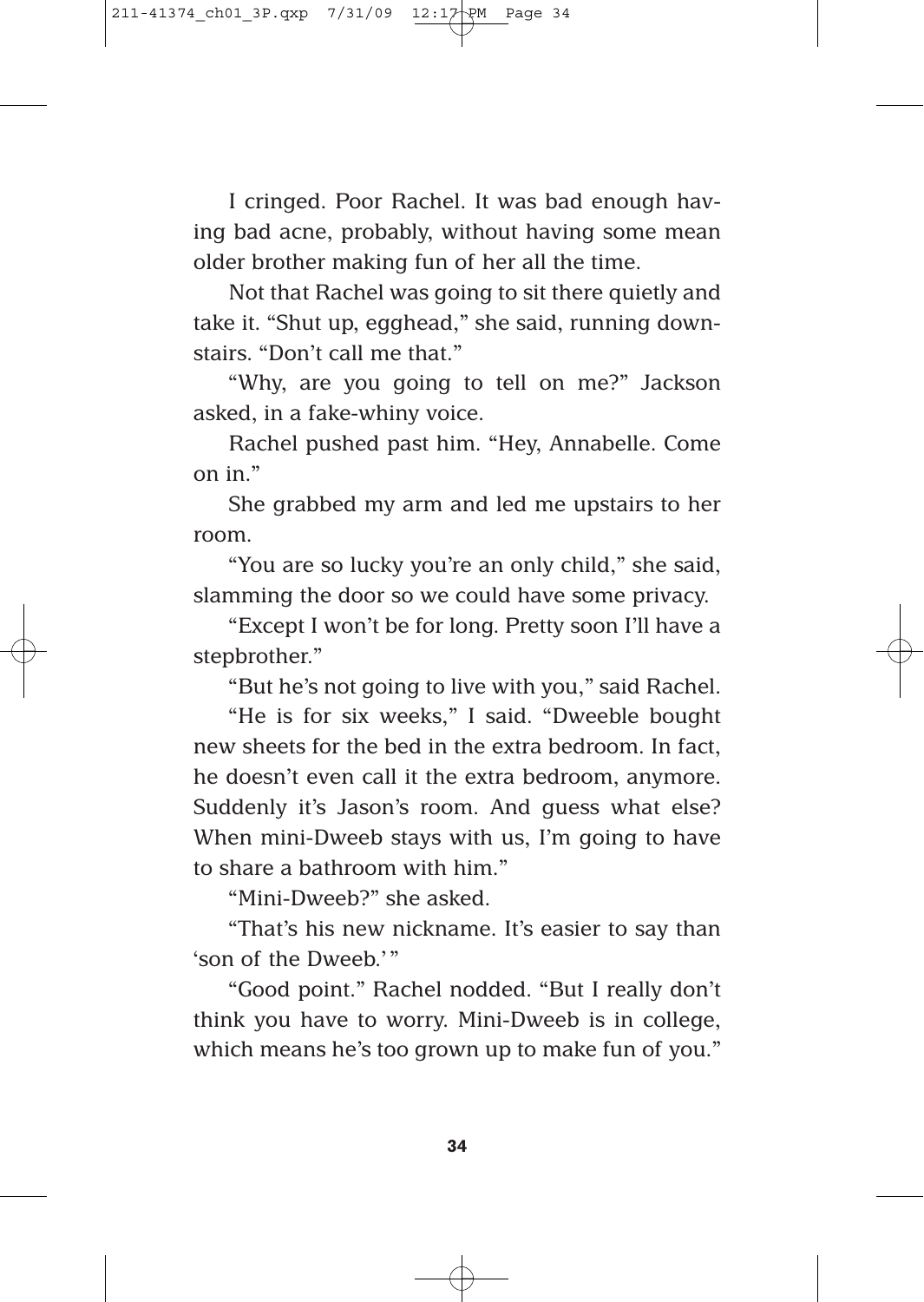This made sense, but I hadn't come over to Rachel's house to talk about brothers— real or step. "Hey, do you shave your legs?" I asked.

"Yeah," said Rachel. "I started to this summer. How come?"

She sounded so casual about it, I almost regretted bringing it up. But it was too late. I had to know. I took a deep breath and asked, "Does everyone shave their legs? All our friends, I mean."

"Um, I know Emma does, but I don't think Claire and Yumi do. How come?"

"No reason," I said. "I was just wondering." And since she was looking at me kind of funny, I told her about what happened in PE.

Rachel freaked. "I can't believe Taylor said that to you! She's so horrible!"

I nodded. It felt good, having Rachel leap to my defense so quickly. But at the same time, I didn't want to make *too* big a deal out of it.

"The thing is— I'm not positive she said it to be mean. She just sort of asked me, like she was wondering, but I don't know. It was weird . . ."

"Of course she said it to be mean," said Rachel. "That's what she's all about. Other people play instruments, or collect puffy stickers. Taylor's favorite pastime is making people feel bad about themselves. It's, like, a hobby for her. As if she's so perfect. Did you see her jeans today? They probably cost two hundred dollars, because she only wears designer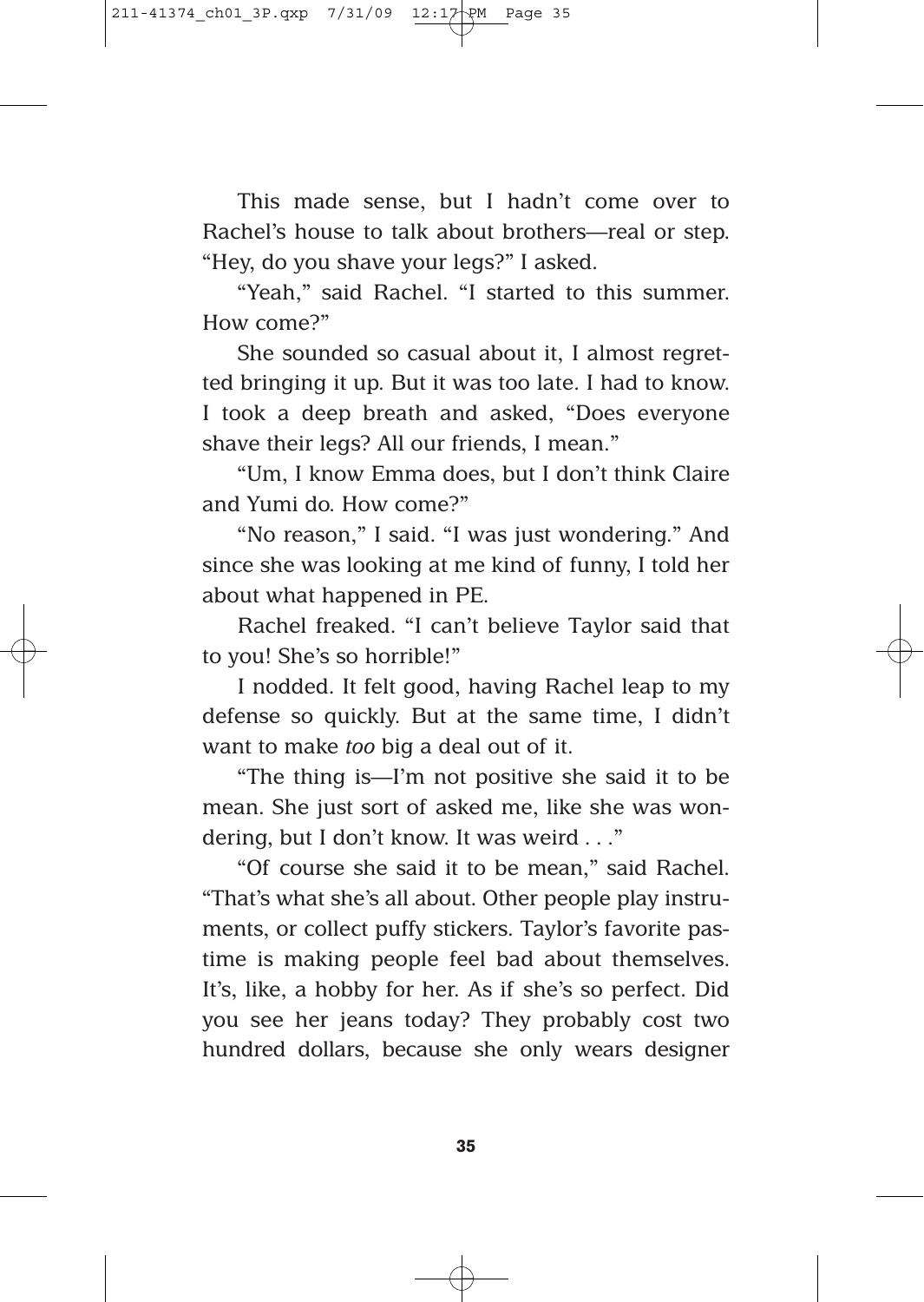clothes. But they look terrible. She should not be wearing low riders with her body because when she sat down, her shirt rode up and she had a total muffin top."

"Muffin top?" I asked.

"It's when your hips sort of swell and hang out of your jeans, like the top of a muffin."

I laughed. Sure it was mean, but it was still funny. And anyway, why should I feel bad when Taylor made me feel lousy on purpose?

"Her muffin top shows in her PE clothes too," I said. "And the other day, her underwear was sticking out of her shorts."

"No!" yelled Rachel.

"Seriously. They were pink with white stars."

"Stars?" asked Rachel. "Think she wore them because she's so convinced she's gonna be this huge star?"

We both giggled.

"She probably had them showing on purpose," Rachel said. "You know, to get attention. All her friends are like that. Don't you hate how they walk around school like they own it? They're the biggest snobs in the entire sixth grade and, like, proud of it."

I didn't know any of Taylor's friends except for Hannah, who I'd always liked. She and I sat next to each other in French. She's tall, with big brown eyes and straight, shoulder-length dirty-blond hair that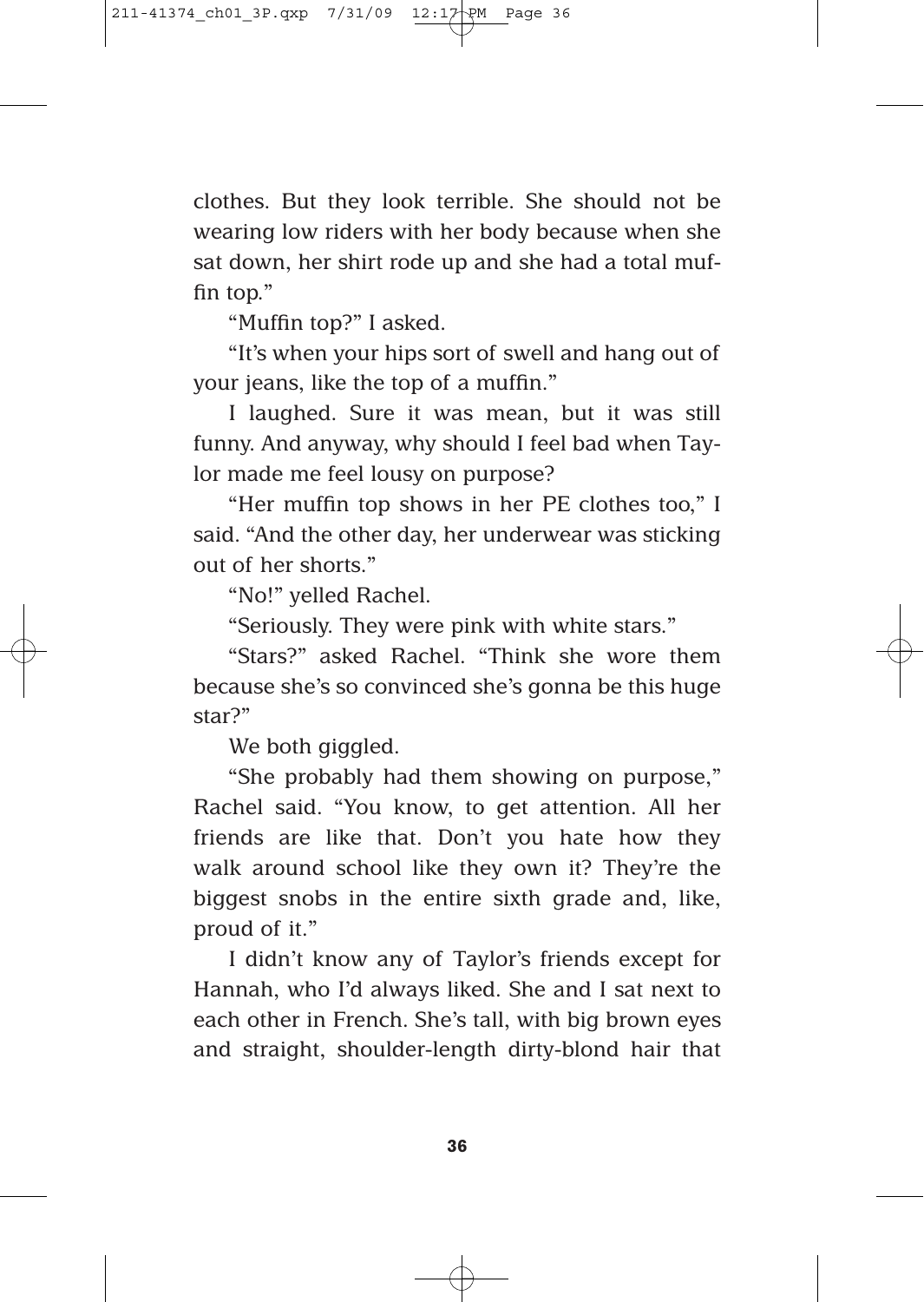she constantly tucks and re-tucks behind her ears. Whenever we have to switch papers for grading in French, we choose each other. Last Tuesday, I got a hundred percent and she put a happy face by my score.

Snobby girls do not draw happy faces. It's a fact. "Hannah seems okay," I said.

Rachel groaned. "Hannah is the worst! She pretends like she's all sweet and quiet, but it's just an act. Trust me. If she were nice, she wouldn't be friends with Taylor. Haven't you noticed how she follows her around and does whatever she wants like some clueless, pathetic little puppet?"

I shrugged. "I guess I never really paid atten $t$ ion $"$ 

"Well, now that I pointed it out I know you'll notice. And you cannot start shaving now, just because of what Taylor said."

I didn't know when I'd start shaving, but it didn't seem like the kind of thing Rachel should be able to decide for me. I mean, I'm glad she was on my side and everything, but she was acting weird— too angry for something that didn't even happen to her.

"But what if my legs are too hairy? People are noticing, obviously."

"Let's see."

I rolled up my jeans and Rachel leaned closer to inspect my calves. "Your hair is so pale, you can hardly see it."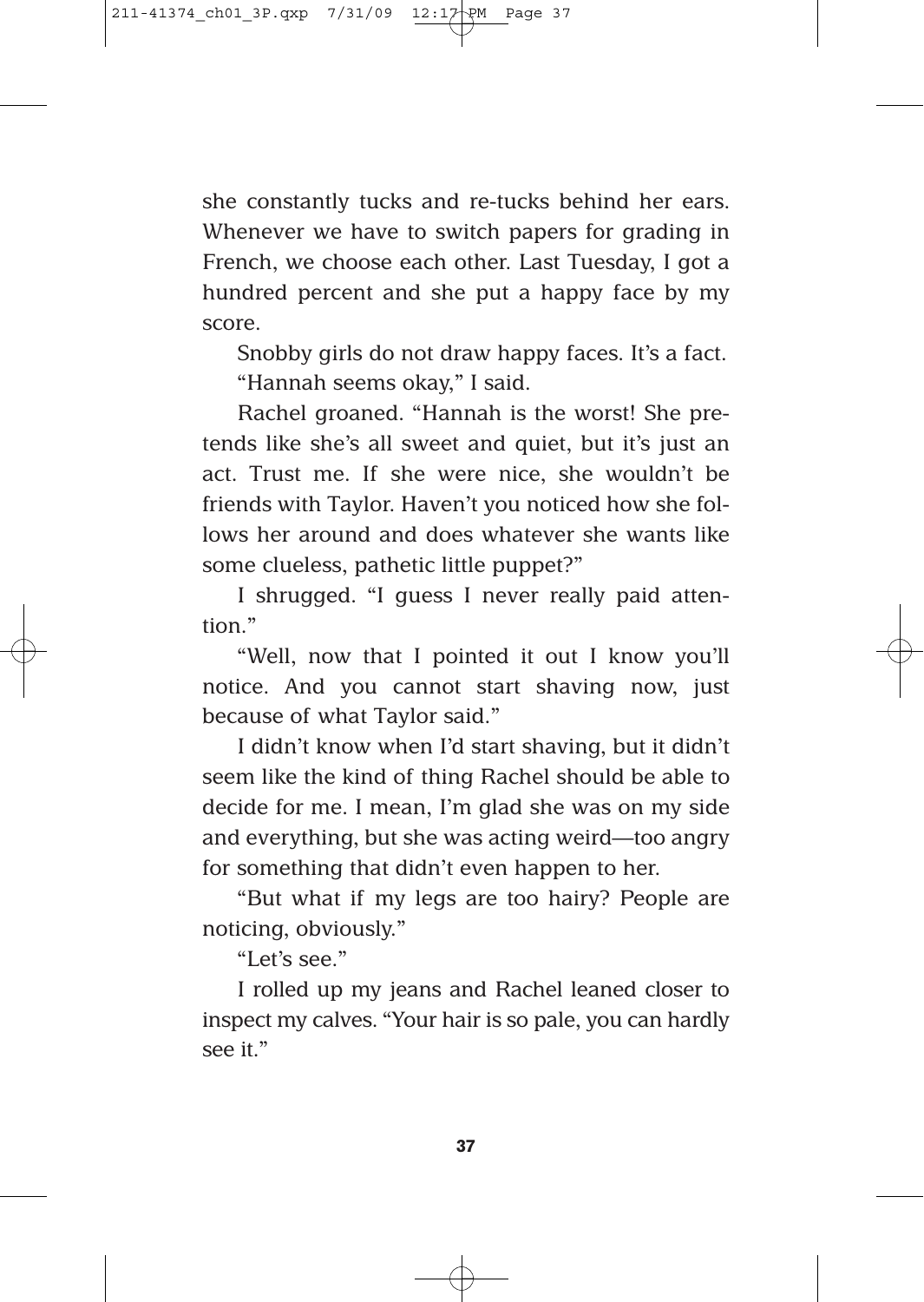"That's what I used to think."

"You know, once you start shaving you can never stop. Your hair won't be all soft and smooth like it is now."

"It won't?" I rolled my jeans back down and crossed my legs.

Rachel shook her head. "Nope. The razor cuts it at a different angle, so it'll feel all stubbly. My mom waxes, but waxing looks like torture."

My only experience with wax involved wax lips, but somehow I doubted that's what Rachel was talking about. "What's waxing?" I asked.

"It's when they brush hot wax on your legs and then cover it with cloth. When the wax cools down it sticks to your hair and then they rip the cloth off really fast and it takes the wax and all your hair with it."

I gasped. "No!"

"Seriously. It's totally painful, because it rips the hair out from the follicles," Rachel explained. "But it lasts longer, for the same reason."

"It doesn't take your skin off with it?" I asked.

Rachel shook her head. "Nope. But I'd still never do it. Shaving is much better."

I didn't want to admit it out loud, but shaving didn't seem so much better to me. I know it's not supposed to hurt, but it still involves running a razor blade up your leg, and I just don't get how that can't be painful.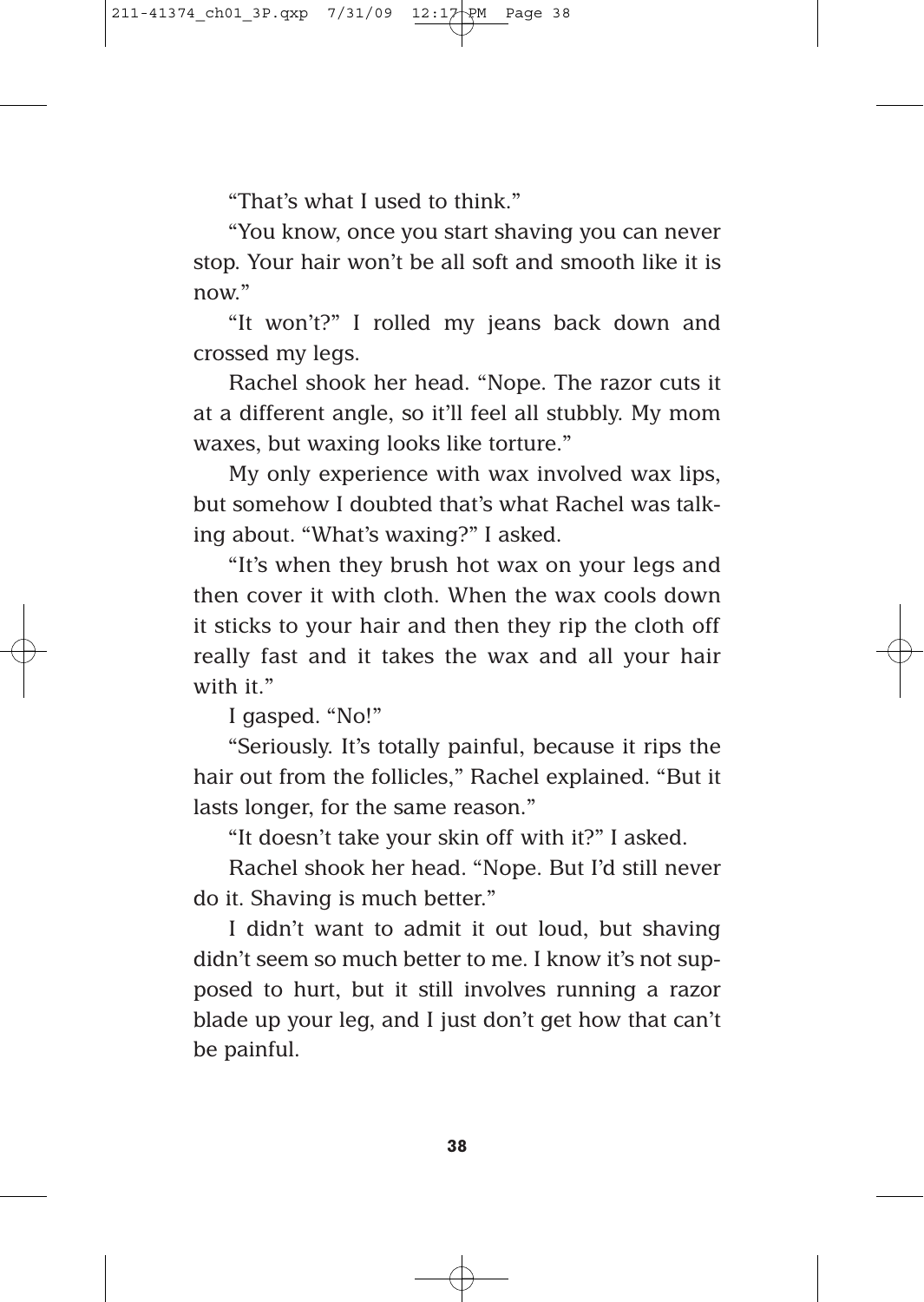Ever notice how commercials for razor blades always feature some woman shaving in a gigantic tub filled with bubble bath? Well, bubble bath makes me sneeze. So what happens if I sneeze and slip and cut myself with the razor? I'd start to bleed, probably, and blood makes me squeamish. What if I'm bleeding and the sight of it makes me pass out? I could drown in my very own bathtub. That is not a good way to go. Not that there's any good way to go, but drowning in your own bathwater has got to be one of the worst.

I guess Rachel could tell I was stressing, because she said, "You don't need to shave. Just forget about Taylor. I wish we didn't have PE with her. I wish she didn't even go to our school."

"Yeah." I agreed because it was easier, but to be honest, Taylor hadn't ever really bugged me much before. Well, except for today. And on Halloween, I guess.

I wondered why Rachel hated Taylor so much, but that wasn't something I could just ask her straight out.

On my way home, I had this weird thought. Maybe Taylor made me feel bad on purpose just because I was a part of Rachel's crowd. And as for all those times she'd been nice in the past? Maybe she hadn't noticed who my friends were.

Dweeble was just taking the lasagna out of the oven when I walked inside. He and my mom acted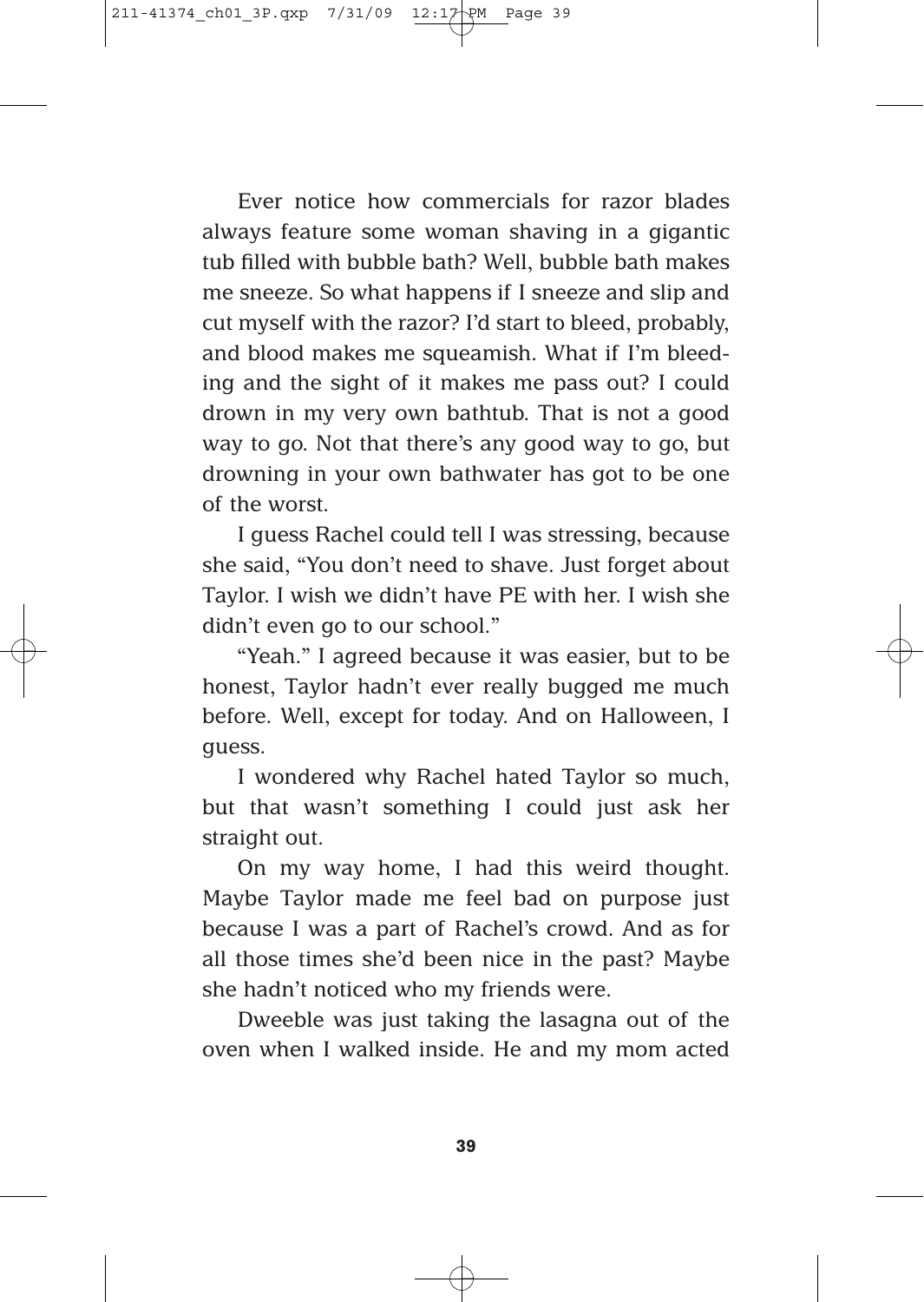normal for the rest of the night, so either they'd made up or they were really good at faking getting along.

As I got ready for bed, I realized I'd forgotten to ask Rachel not to say anything to our other friends. About the whole Taylor/shaving thing, I mean. I didn't want it to turn into a big deal, nor did I want to advertise that I hadn't started shaving, but it was too late to call her. And by the time I saw her again, she'd already spilled the beans.

At school the next morning I found all my friends huddled around my locker. As soon as I was close enough, Emma said, "I can't believe Taylor said that to you."

I looked from her to Rachel to Claire to Yumi. "What's going on?" I asked, although I already had a pretty good idea.

"I told them how Terrible T made fun of you for not shaving," said Rachel.

"She didn't make fun of me exactly," I said as I worked the combination on my locker. "It was more like, well, more like she just asked me but it was weird."

"No, she did it on purpose," said Rachel. "And that's just like her."

"Rachel's probably right," said Emma. "But don't worry about it."

"Yeah, I don't shave my legs yet," said Claire.

"And neither do I," said Yumi.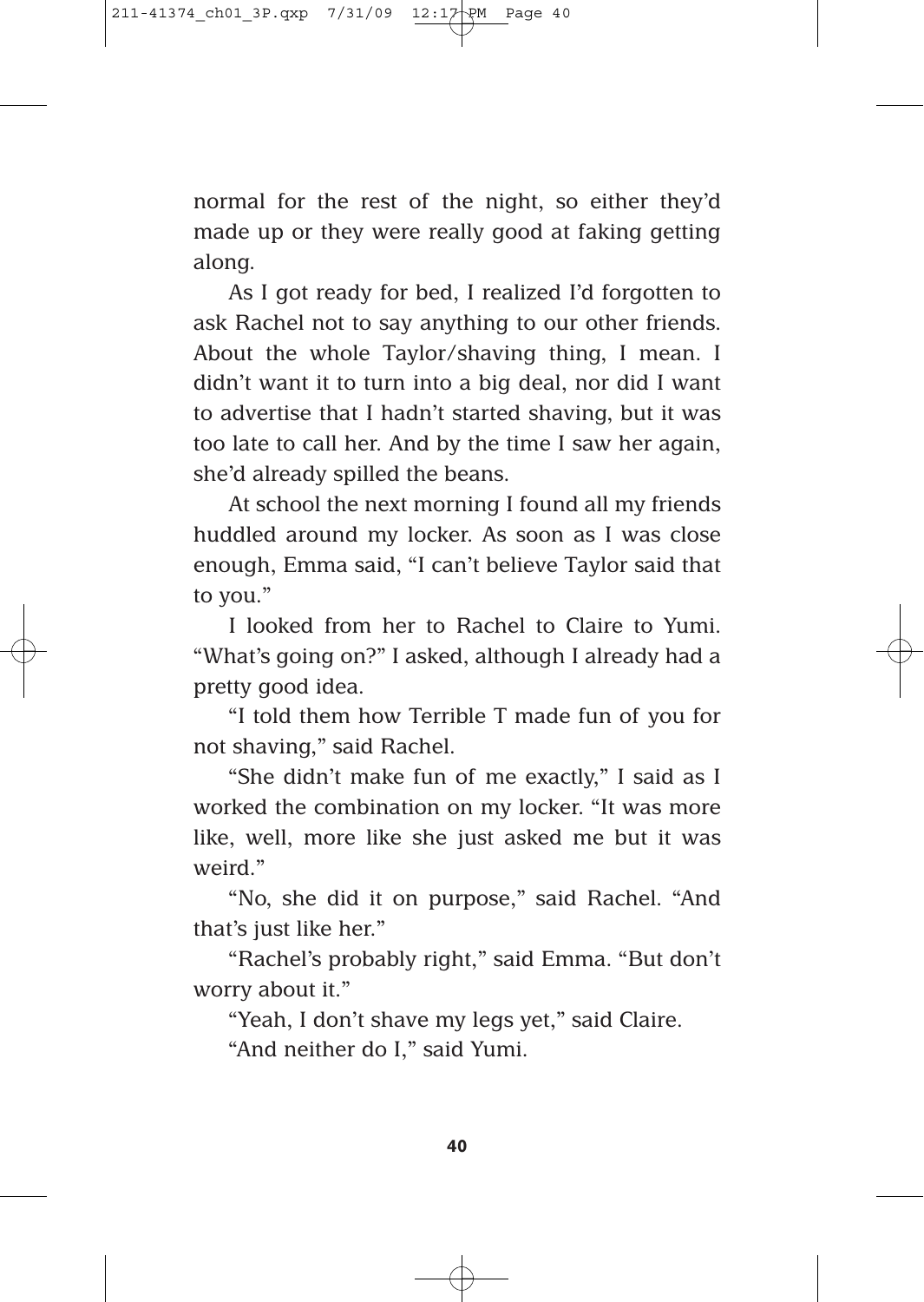"I just started last summer," said Emma. "But it's not a big deal."

I was glad to have everyone on my side—but I still felt self-conscious. I wore jeans to school, and socks with my tennis shoes, even though it was pretty hot out. I told myself I wasn't hiding my legs. But deep down, I knew the truth. Hopefully my friends wouldn't make the connection, though. Of course, it would be even worse if Taylor realized it. But what other choice did I have?

"Does her underwear really stick out of her gym shorts every day?" asked Yumi.

"Not every day." I glanced at Rachel, who looked away. "I never said every day."

"Still, it's pretty gross," said Emma.

"*She's* gross, so it's fitting," Rachel said with a huff. "Sure she thinks she's all that, but she's really just a giant muffin top wrapped in designer clothes."

"Oh, so fierce!" said Claire. Claire had been calling lots of things fierce, ever since she heard the word on *Project Runway*, her favorite show. As far as I could tell, it could mean awesome, nasty, or way harsh, depending on the context.

Just then I noticed Hannah and Taylor walking toward us. Yumi saw them too, and told us all to shush, which we did.

As soon as they passed us by, Claire whispered, "Fierce!" and the rest of us exploded into laughter. We just couldn't help ourselves.

**41**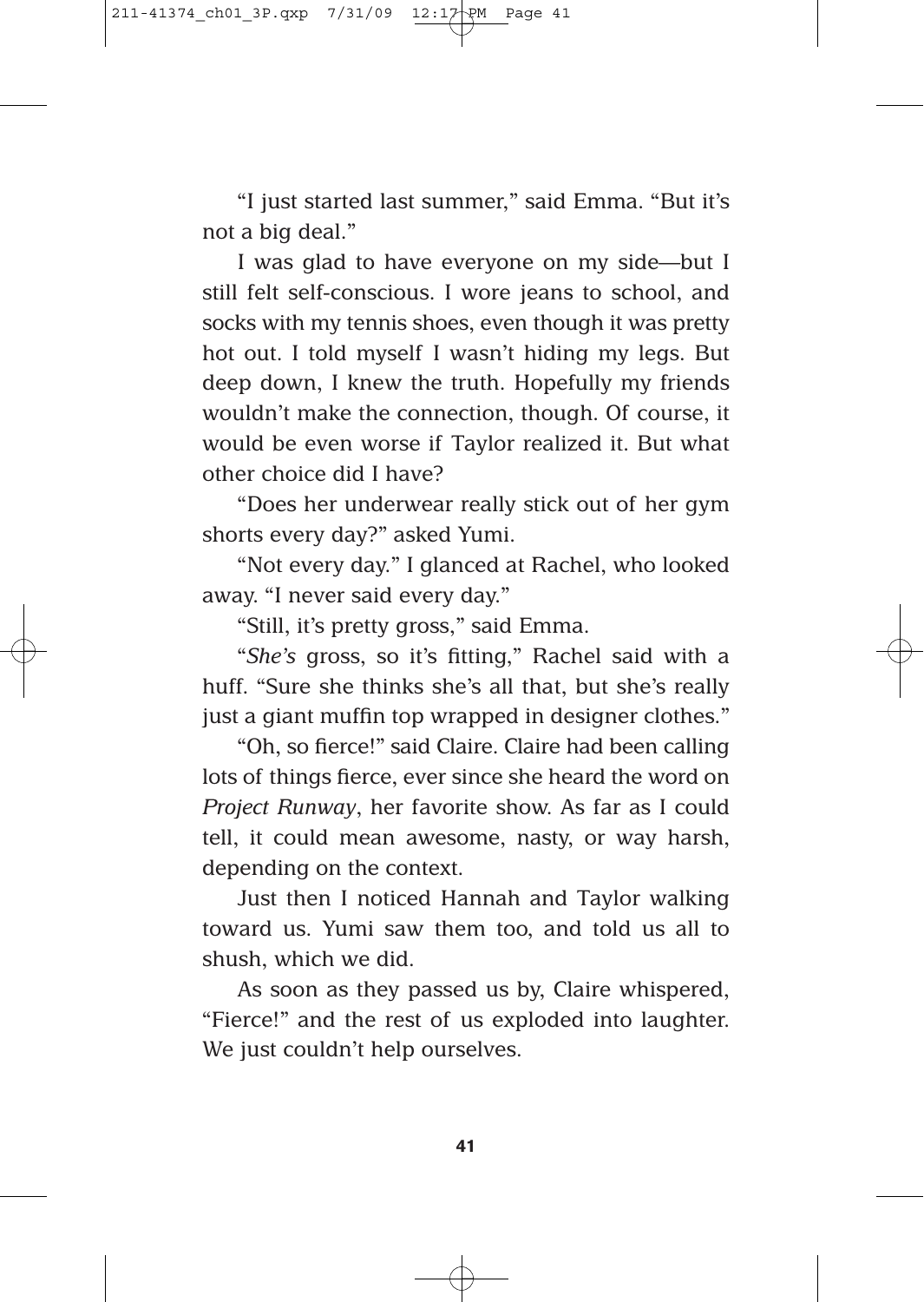I guess we were pretty loud because both Hannah and Taylor glanced over their shoulders. Obviously, they knew something was up, but I figured I was safe. No way could Taylor know we were laughing at her.

Still, our eyes met for a brief second and this look of anger flashed over her face. Like somehow she'd figured it out. The thought gave me the chills.

Later on I tried smiling at Taylor in the hallway, like everything was still cool. She just looked away, as if she didn't even know me.

Then when we had to exchange homework in French, Hannah traded papers with Morgan Greely instead of me. I had to switch with Jeremy Lundy, who marked my mistakes with gigantic red x's, leaving my paper a huge mess even though I'd only gotten two answers wrong.

I felt nervous walking into chorus, but I told myself there wasn't any need to. No way could Taylor and Hannah suddenly not like me just because they assumed my friends and I were laughing at them. Okay, true, we were. But they had no way of knowing that. They couldn't have heard our conversation or anything.

Still, as soon as I headed to my seat, Hannah and Taylor looked at each other and laughed. Then when I glanced at them they grinned, but in this evil "we know something you don't know" kind of way.

An ice-cold, icky feeling spread through me.